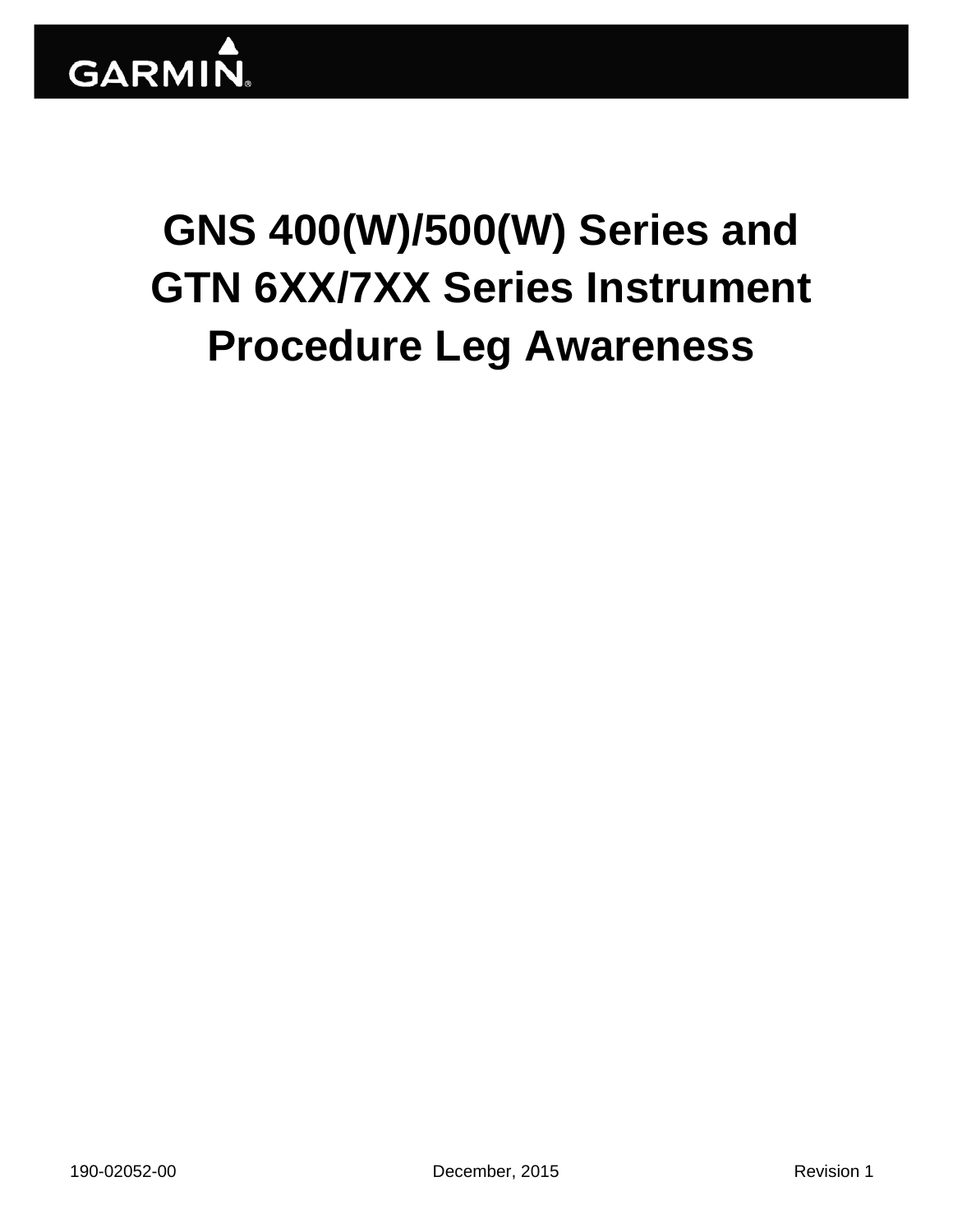#### © 2015 Garmin Ltd. or its subsidiaries All Rights Reserved

Except as expressly provided herein, no part of this manual may be reproduced, copied, transmitted, disseminated, downloaded or stored in any storage medium, for any purpose without the express prior written consent of Garmin. Garmin hereby grants permission to download a single copy of this manual and of any revision to this manual onto a hard drive or other electronic storage medium to be viewed and to print one copy of this manual or of any revision hereto, provided that such electronic or printed copy of this manual or revision must contain the complete text of this copyright notice and provided further that any unauthorized commercial distribution of this manual or any revision hereto is strictly prohibited.

> Garmin International, Inc. 1200 E. 151st Street Olathe, KS 66062 USA Telephone: 913-397-8200 Aviation Dealer Technical Support Line (Toll Free): (888) 606-5482 www.garmin.com

> > Garmin (Europe) Ltd Liberty House Hounsdown Business Park Southampton, SO40 9RB, UK Telephone: +44 (0) 3708501243

#### **RECORD OF REVISIONS**

| <b>Revision</b> | <b>Revision</b><br><b>Date</b> | <b>Description</b>     |  |  |
|-----------------|--------------------------------|------------------------|--|--|
|                 | 12/10/15                       | <b>Initial Release</b> |  |  |
|                 |                                |                        |  |  |
|                 |                                |                        |  |  |
|                 |                                |                        |  |  |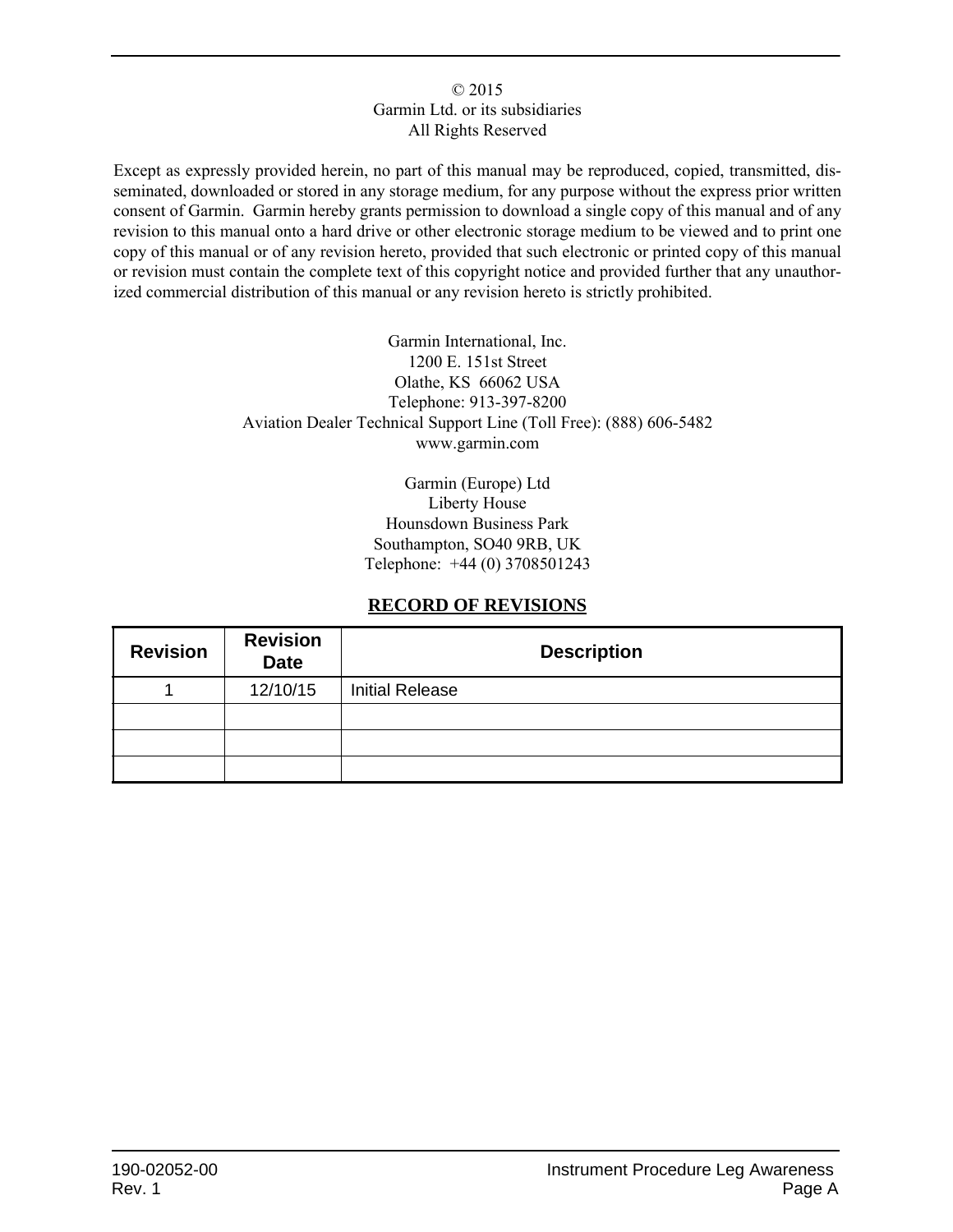

# **1 INTRODUCTION**

This document provides clarification for the operation of Garmin GNS 400(W)/500(W) and GTN 6XX/7XX navigators while flying procedures that include heading and altitude-based legs.

The following are best practices for Garmin GNS and GTN systems used for primary navigation guidance during instrument procedures:

- [Before using the GTN or GNS navigation system for primary navigation guidance for any part of](http://www.garmin.com)  an instrument procedure, always compare each leg of the applicable and current published charted procedure to the flight plan displayed on the navigator. The navigation system may not support some specific navigation leg types, it is important to understand how each leg will be navigated prior to conducting the procedure.
- When a procedure includes navigation legs defined by a specific heading, or that end at a specific altitude, it is important to understand how the navigation system will behave and how that system behavior can affect autopilot operations, if coupled.
- Before manually sequencing a leg in a procedure, verify what specific navigation guidance will be provided by the GNS/GTN for that leg, and activate the leg only upon arrival at the appropriate point in the procedure.
- Use available documentation, including Flight Manual Supplements, to understand the operation of the specific GNS or GTN system installed in the aircraft.
- Learn and gain a thorough understanding of instrument navigation operations and general system behavior on the ground using the GNS or GTN PC Trainer provided free of charge at http://www.garmin.com.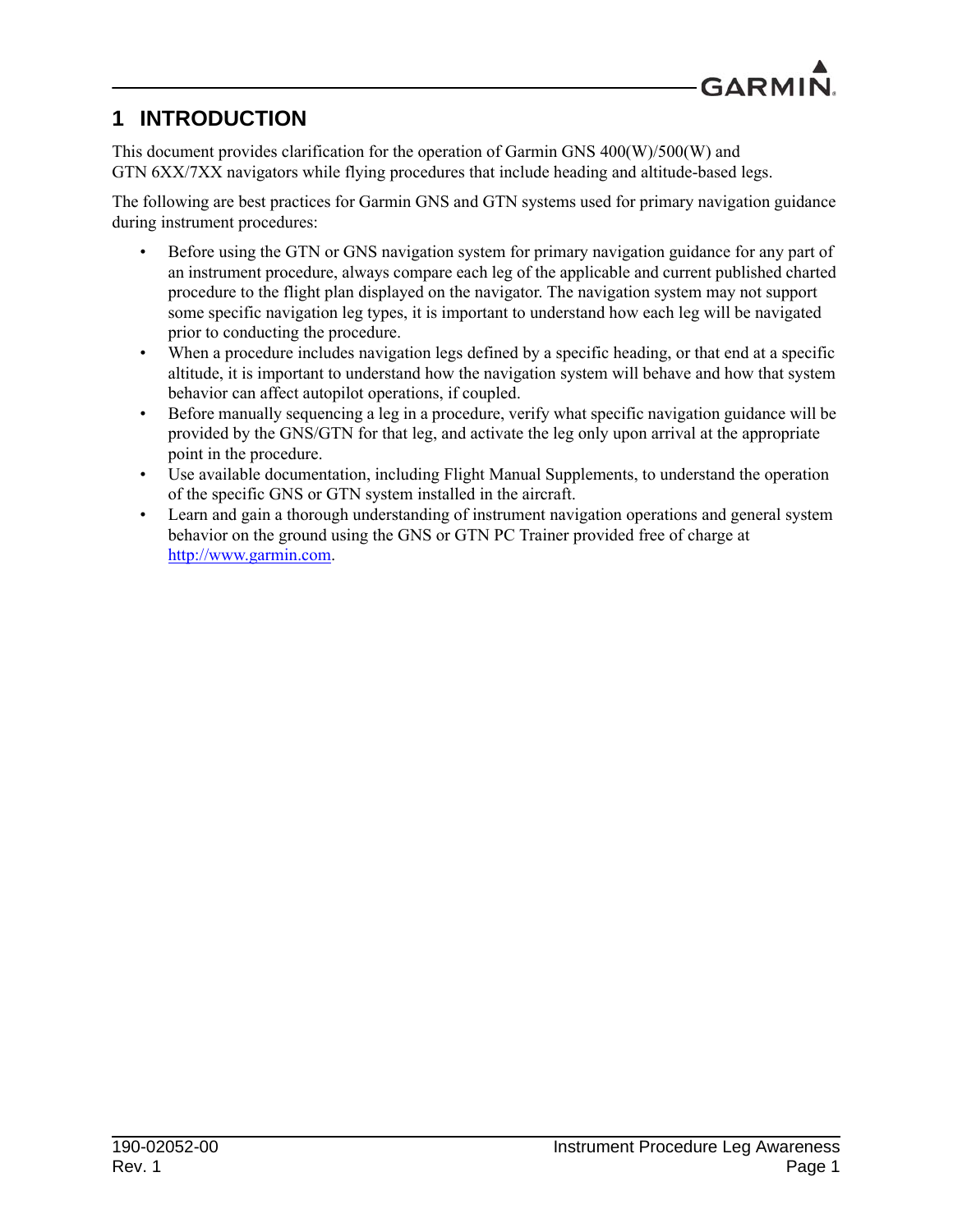

# **1.1 Automatic Leg Sequencing vs Manual Leg Sequencing**

#### **1.1.1 Automatic Leg Sequencing**

The vast majority of procedure legs are point-to-point legs, during which navigation guidance automatically advances from one leg to the next upon arrival at each waypoint in the flight plan. This is known as automatic leg sequencing.

#### **1.1.2 Manual Leg Sequencing**

On certain legs of some procedures, it is necessary for the navigator to suspend leg sequencing. This is annunciated on the navigators with a "SUSP" indication. To receive guidance for the next leg in the flight plan, the pilot must manually unsuspend the navigator. This is accomplished by pressing the "UNSUSP" button on the GTN or the "OBS" button on the GNS. This is known as manual leg sequencing.



#### **Figure 1-1. GTN and GNS Suspend Indications and Controls**

Reasons the navigator may suspend and require manual leg sequencing include:

- The missed approach point has been reached
- Anytime the navigator requires pilot action in order to determine when to begin the next navigation leg:
	- Legs that require a course or heading to be flown indefinitely (for example, "fly heading 360, expect radar vectors")
	- Legs that end at a specific altitude, if the navigator does not have a baro-corrected altitude input (for example, "Climb to 2500, then…")
	- Holding patterns that require a pilot action to exit (for example, a holding pattern at the end of a missed approach procedure)

Guidance for the next leg in the flight plan will begin when the unsuspend button is pressed. In the case of a direct-to leg or other legs without a defined starting fix, the next leg will begin at the location where the unsuspend button is pressed. The pilot must determine *when* it is appropriate to unsuspend, so the guidance for the next leg in the flight plan is used at the appropriate point in the procedure. To make this determination, the pilot must understand what guidance will be provided after unsuspending and make sure the aircraft has reached the point in the procedure where this guidance is needed.

It is not unusual for two back-to-back legs to require manual sequencing. A typical example is a *Leg-to-Altitude* immediately following the missed approach point. In this case, the navigator may immediately suspend again after the first unsuspend action. Always make sure the appropriate point in the procedure has been reached before manually sequencing a leg, particularly when two back-to-back legs require manual sequencing.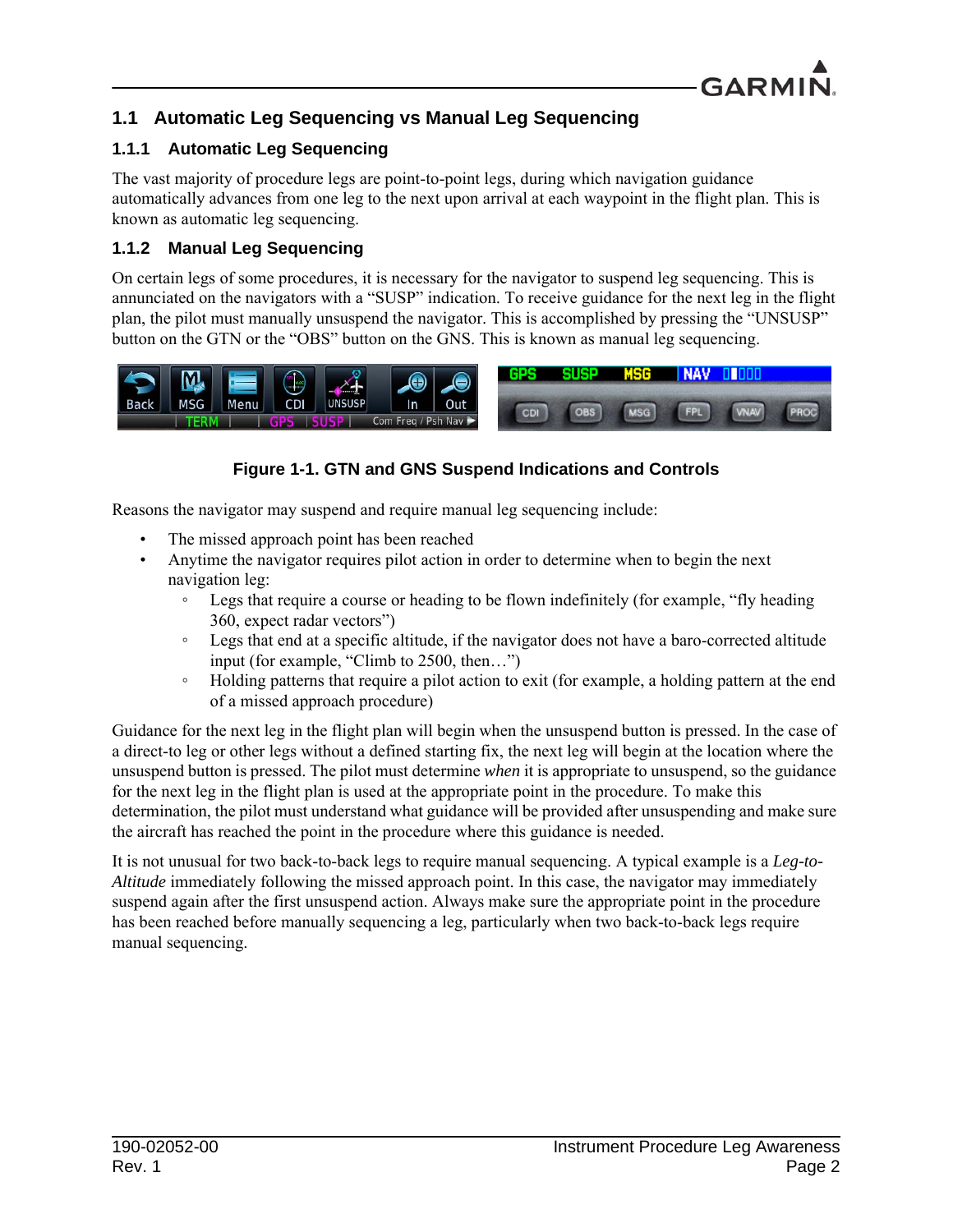

### **1.2 Heading Legs**

A heading leg is a segment of a procedure defined by a specific heading to fly rather than a course.

Heading legs typically appear in the charted procedure as an instruction such as, "Fly heading 030°..." and are often at the beginning of a departure, the beginning of a missed approach, or the end of an arrival.

The GNS navigator does not support heading legs and will not display these legs in the flight plan. See *Unsupported Leg Types (GNS)* section of this document.

The GTN navigator does support heading legs and will display them in the flight plan.



**Figure 1-2. Heading Leg in GTN Flight Plan**

#### **1.3 Altitude Legs**

An altitude leg is a segment of a procedure that ends at a specified altitude.

Altitude legs typically appear in the charted procedure as an instruction such as, "Climb to 2500…" and are often found at the beginning of a missed approach. Another common example is a climb in a holding pattern to a specific altitude. The altitude at which the leg ends is displayed in the flight plan in lieu of a waypoint identifier.

The GTN navigators display altitude legs in the flight plan.

The GNS navigators display some altitude legs in the flight plan. Unsupported altitude legs do not appear in the GNS flight plan.

| DTK / DIS | <b>ACTIVE FLIGHT PLAN</b> |  |                                |
|-----------|---------------------------|--|--------------------------------|
| 282°      |                           |  |                                |
|           | 4. I NM                   |  | <b>100 THERO / KPMD</b><br>282 |

**Figure 1-3. Altitude Leg in GTN/GNS Flight Plans**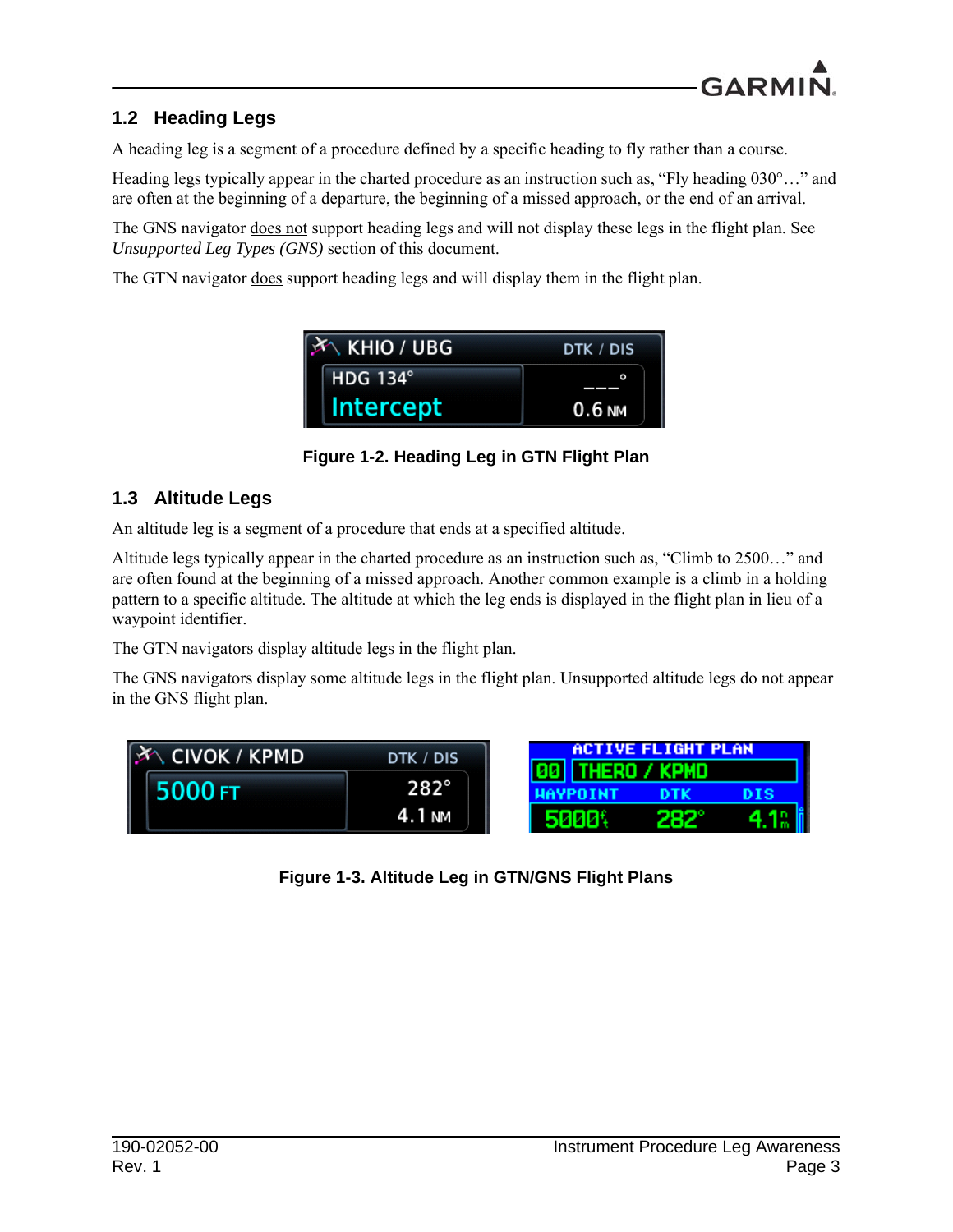

#### **1.3.1 Altitude Input to the Navigator**

An optional altitude input to the navigator can enable automatic leg sequencing on altitude-based legs. When altitude input is available, the navigator determines when the aircraft has reached the termination altitude of an altitude leg and sequence the next flight plan leg. Without the optional altitude input, the navigator will suspend at the start of the altitude leg and will require the pilot to manually sequence (unsuspend) the leg at the appropriate altitude.

The altitude input for automatic sequencing of altitude leg types must come from a digital source that provides MSL altitude with barometric correction. This input typically comes from sources like the Garmin G500/G600. A pressure altitude input (typically provided by a blind encoder for a transponder) cannot be used for automatically sequencing altitude legs.

When automatic altitude leg sequencing is available, the navigator will not annunciate SUSP during an altitude leg. If a suitable altitude input is not available, the navigator will annunciate SUSP during an altitude leg and manual sequencing will be required. The flight manual provides details on the altitude leg capabilities for a particular installation.

#### **1.4 Unsupported Leg Types (GNS)**

GNS navigators do not support heading legs which are present at the beginning or end of some procedures.

#### *Example 1 - Heading Leg*

Many departure procedures include an instruction to fly a heading to intercept a course. Since the GNS does not support the heading leg, it is not included in the flight plan. The pilot must fly the heading shown on the charted procedure until intercepting the first supported leg in the flight plan.

# **NOTE**

*In the example below the course displayed on the navigator (171°) is different from the course published for the procedure (166°). This is due to the difference between the declination of the VOR station and the magnetic variation in the navigation database (a common scenario when navigating VOR courses using GPS).*



TAKEOFF RUNWAYS 20, 31: Turn left heading 120°, thence . . . .

.... Intercept and proceed via UBG R-346 to UBG VOR/DME. Thence via (assigned route).

#### **Figure 1-4. Example of Unsupported Heading Legs in GNS Flight Plan**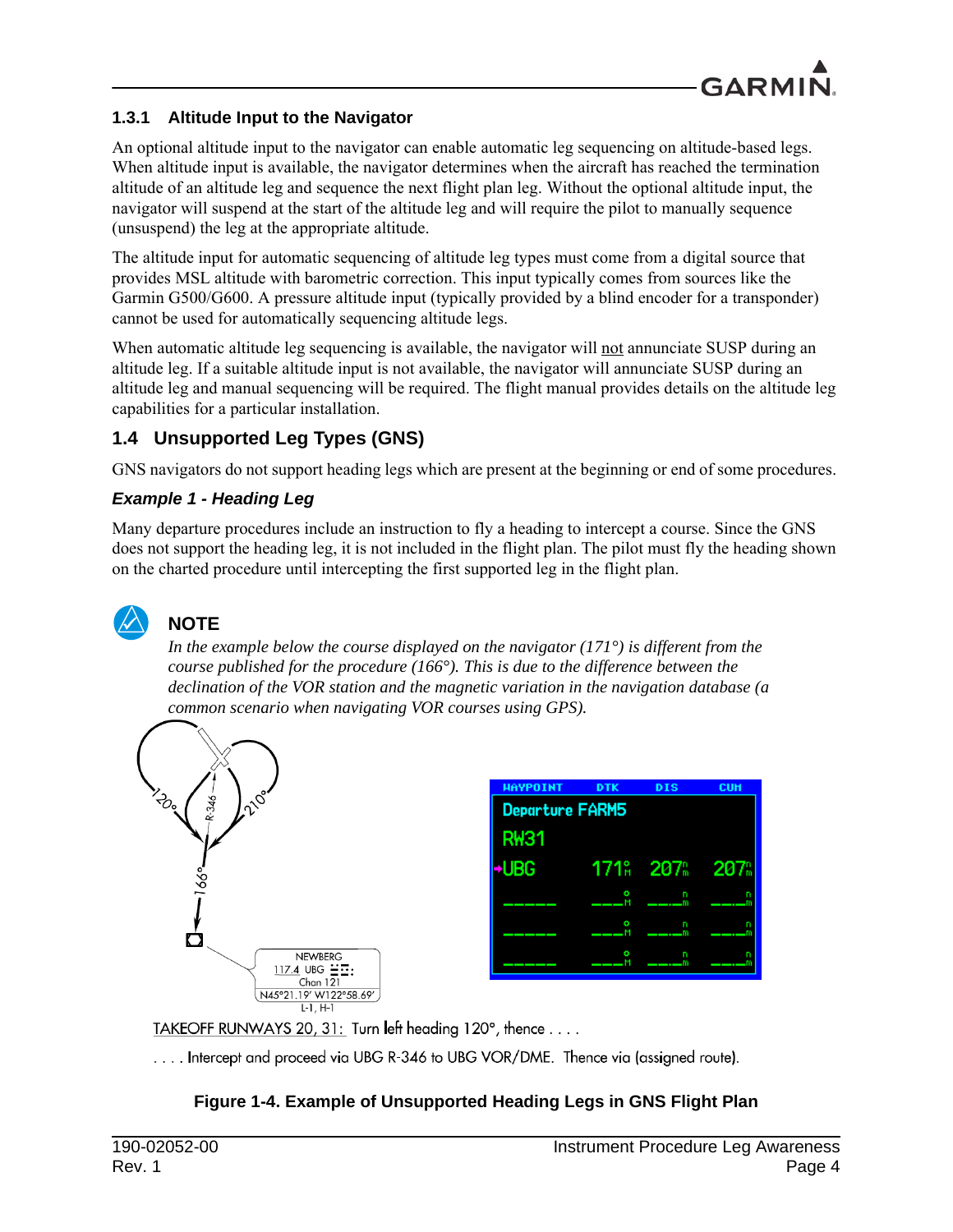

#### *Example 2 - Missed Approach Leg*

Many missed approaches include an instruction such as "Climb to 3100, then right turn direct VOR," as shown in the example below. This instruction means that the aircraft should climb to the specified altitude *while continuing along the final approach course*. In the example below, the first supported leg in the GNS navigator is direct-to the VOR, as indicated by "CMX" being the first waypoint after the missed approach point. The pilot should continue along the final approach course, *using the suspended final approach guidance*, and climb to the specified altitude of 3100 feet. Once the aircraft reaches 3100 feet, the pilot should manually sequence the next leg (unsuspend), and the GNS navigator will activate the direct-to leg to the CMX VOR.



#### **Figure 1-5. Example of Unsupported Missed Approach Leg in GNS Flight Plan**

Always review the charted procedure and compare it to the flight plan in the navigator. Identify any unsupported leg types in the procedure and determine when to manually sequence to the next supported leg.